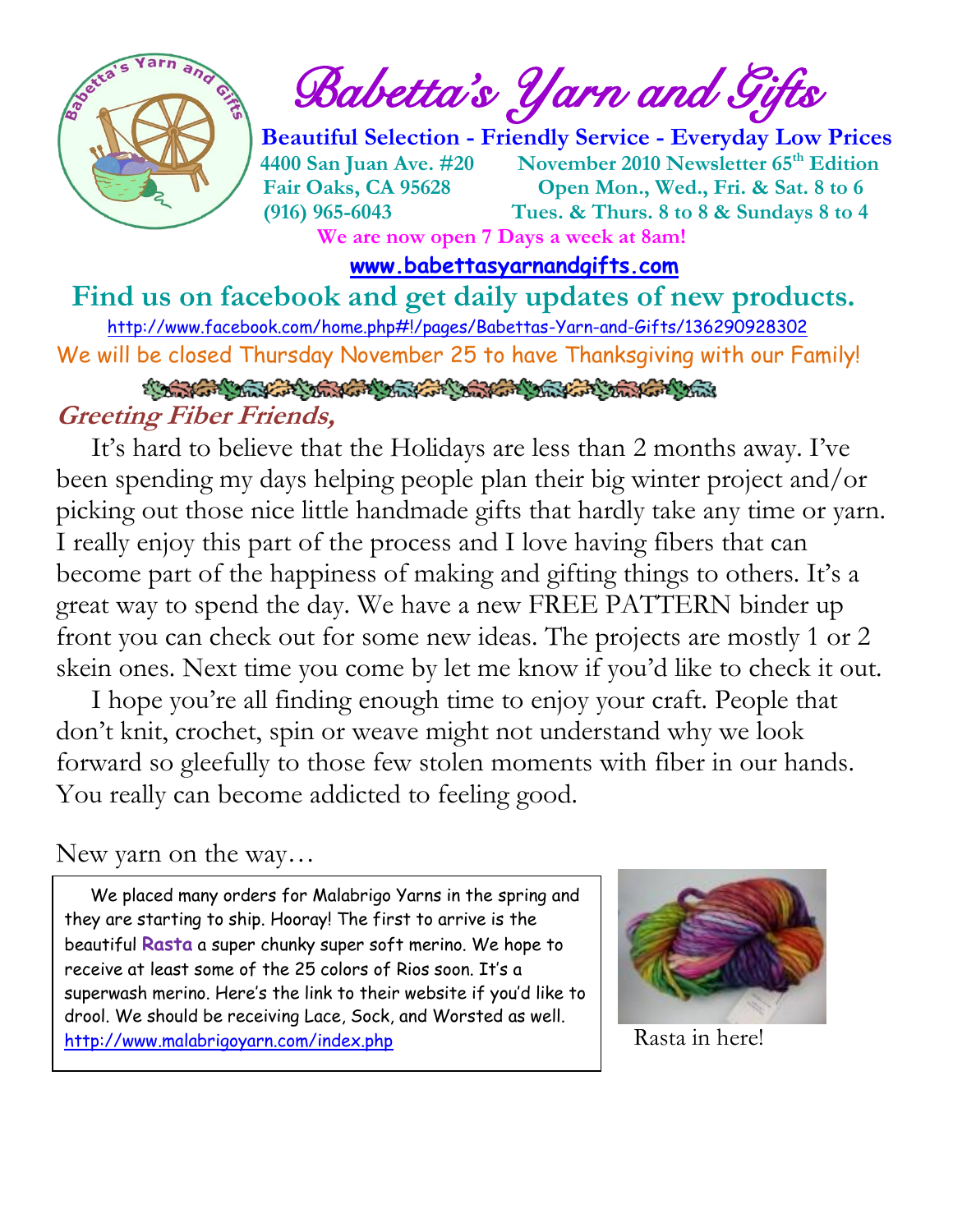We thought it would be a great idea to have a

# "Finish Your Project Party"

 A few friends, a little food, some knitting help and the company of others to inspire the finishing of projects…

 There will be 2 excellent knitting teachers on hand to help you with any of your general knitting or finishing questions.

Sat. Nov. 20 from 10-2pm Drop-in fee-\$10

We'll be serving refreshments and you'll have the company of lots of kindred spirits!

## This month's drink special in the Café

## Sport size Egg Nog Latte \$2.75

## Nuno Felting with Antoinette and Reecie

November 14 from 10am-2pm

Learn this awesome technique with 2 fiber artists who have refined it. They received rave reviews from the first workshop. All materials are included and you will have 3 beautiful flowers when you're done.

Fee \$55 sign-up early only 6 spots available

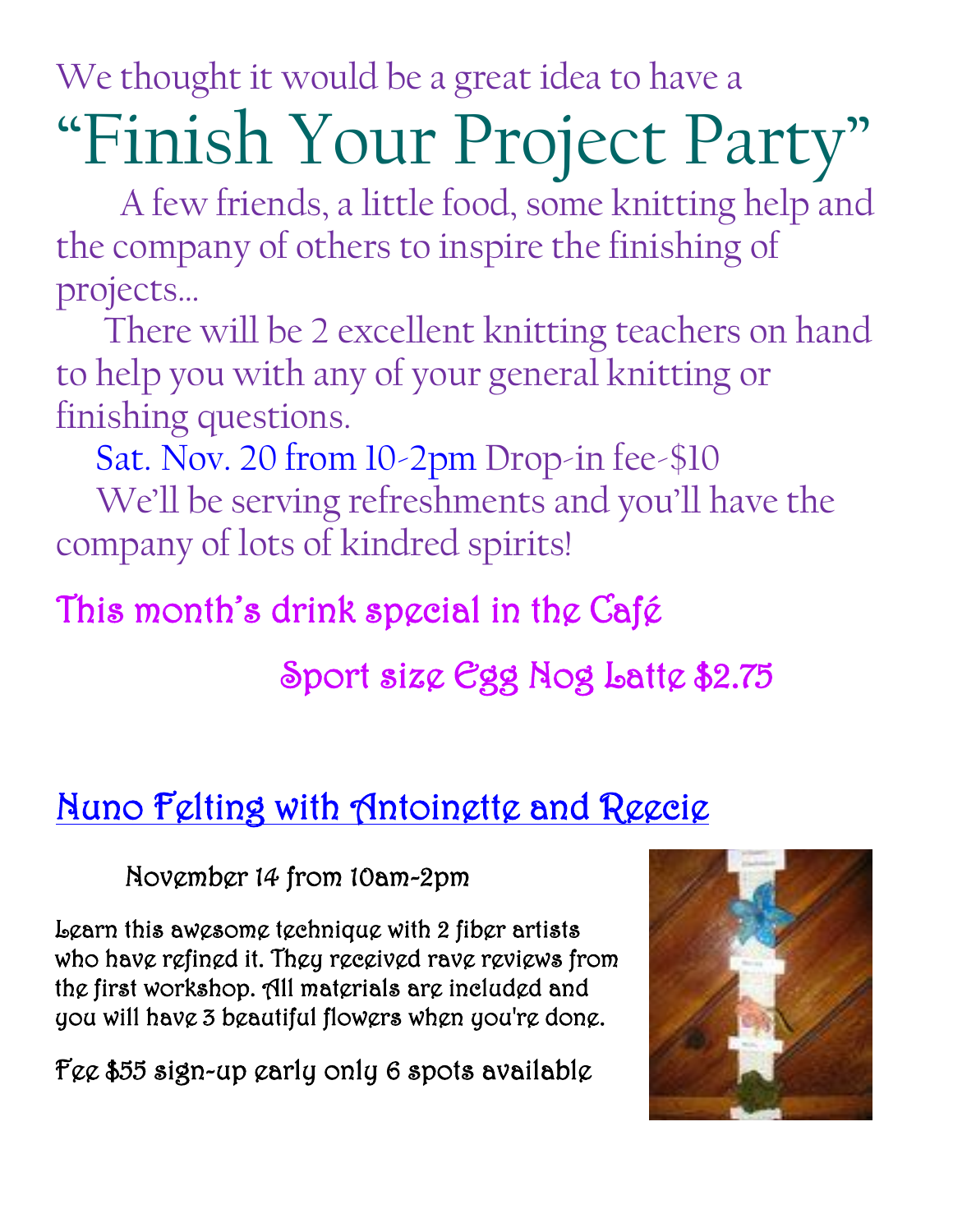#### **Classes for November 2010 at Babetta's**

 *In our project classes you can learn to knit anything from scarves to socks to felted purses to lace shawls to hats to sweaters. Pick your project and join in the fun. Our knitters inspire each other to try new things by sharing ideas and showing off their latest creation. Sign up for one of our classes and you will receive a coupon for %10 off your next purchase. If our class times aren't convenient we also offer private lessons in Knitting, Crochet, Spinning and Weaving by appointment.*

**\*Pre-registration is required as class sizes are limited. Please choose your dates carefully. Because of scheduling conflicts and complications, make-up classes will only be allowed under special circumstances and individual consideration.**

**Tuesdays November 2, 9 & 16** Knitting Project 6pm – 7:30pm fee \$40

**Wednesdays November 3, 10 & 17** Knitting Project 1pm – 2:30pm fee \$40 Knitting Project 3:30pm- 5pm fee \$40

**Thursday November 4, 11 & 18** Knitting Project 6pm – 7:30pm fee \$40

**Saturdays November 6, 13 & 20** Knitting Project 4pm – 5:30pm fee \$40.

#### **Last Adult Surprise KAL Meeting Nov. 2 6:30pm**

 Private Lessons Knitting or Crochet \$15 an hour and Group Knitting or Crochet Private lessons \$10 an hour per person.

 Spinning or weaving \$20 an hour and group rates are \$15 an hour per person.

**Sit and Knit or Crochet Saturdays** You're invited to come and sit in our little living room and share your love of handwork with other Fiber Friends. We're open from 8am to 6pm on Sat. Come by anytime throughout the day.

 If you'd like to do some charity knitting with a lovely group of people our own group *"The Purls of Fair Oaks"* meets the second Thursday of every month from 10am to noon here at Babetta's. This wonderful group of knitters started out knitting baby hats for local hospitals and has now decided to take on other charity knitting projects too. If you'd like to come join the group there's always room for more. This month's date is Nov. 11. If you'd like to drop off any knitted or crocheted donation items you can do that at any time and I will pass them onto the Purls for you.

#### Next Tuesday is Election Day

Wear your I Voted sticker when you stop by Babetta's on November 2<sup>nd</sup> and get a 10%off discount on your purchase.

#### **Babetta's Food Drive**

**Francisco Edit Certificate.**<br> **Francisco Edit Certificate. After a fire this month at one of the main Sacramento Food Closets the area needs food donations more than ever. A few of you have been donating on a regular basis throughout the summer months and I'd like to thank you for your kindness and consistent donation. Fiber Friends don't forget that when you bring a non-perishable item when you come to Babetta's you can enter to win a \$25**